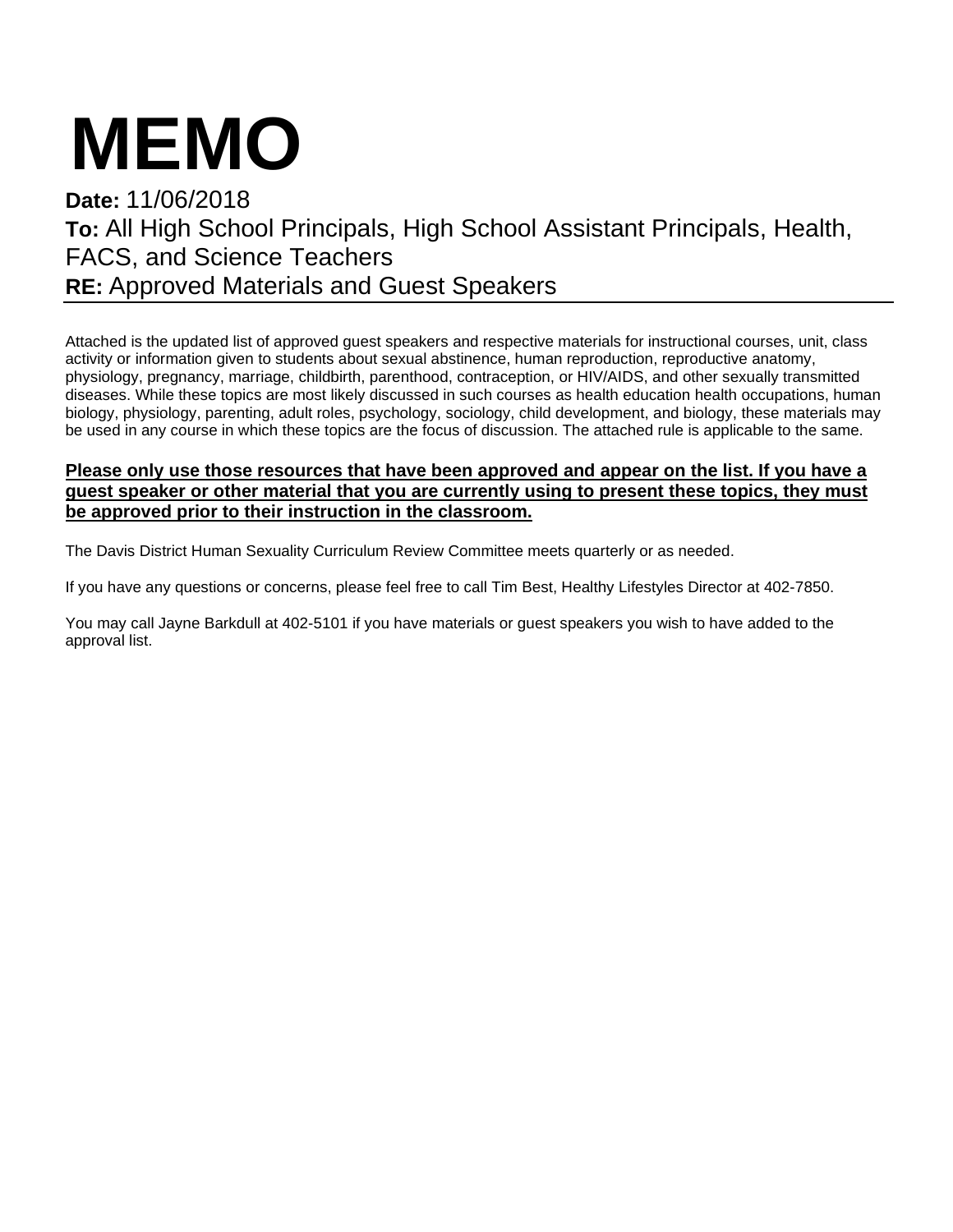### **Davis School District Curriculum Materials Review Committee**

State Board of Education Rule R277-474-3 High School Instruction and Sex Education

FYI:

R277-474. School District Responsibilities.

C. Local school boards shall form curriculum materials review committees (committee) at the district or school level as follows: (1) The committee shall be organized consistent with R277-474-1B.

(2) Each committee shall designate a chair.

(3) The committee shall review and approve all guest speakers and guest presenters and their respective materials relating to human sexuality instruction in any course prior to their presentations.

(4) The committee shall not authorize the use of any human sexuality instructional program not previously approved by the Board.

(5) The district superintendent shall report educators who willfully violate the provisions of this rule to the Commission for investigation and possible discipline.

(6) The district shall use the common parental notification form and comply with time lines approved by the Board.

(7) Each district shall develop a logging and tracking system of parental and community complaints and comments resulting from student participation in human sexuality instruction, to include the disposition of the complaints, and provide that information to UBOE upon request.

D. If a student is exempted from the course material required by the Board-approved Core Curriculum, the parent shall take responsibility, in cooperation with the teacher and the school, for the student learning the required course material consistent with Sections 53G-10-402 and 403.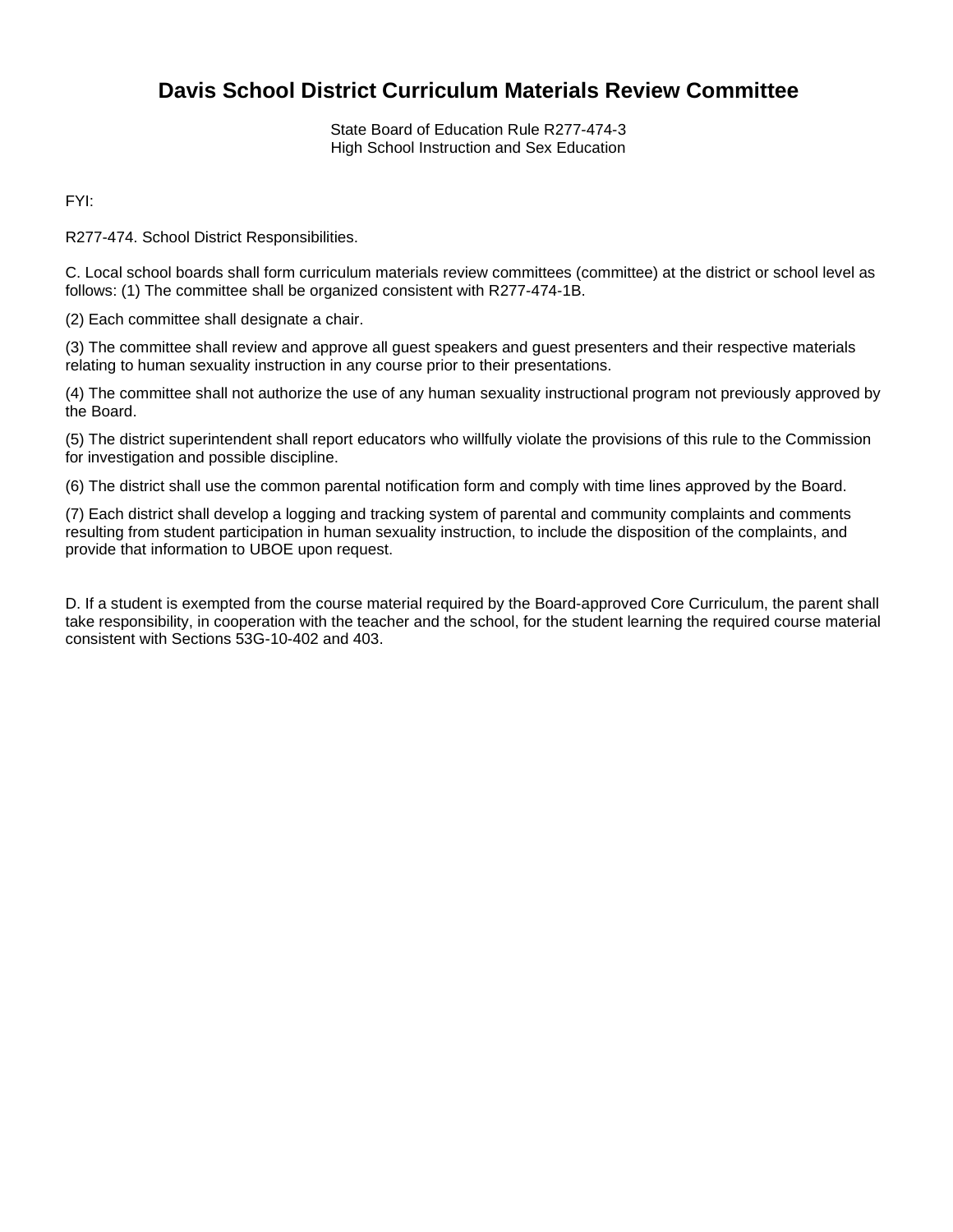## **Davis School District Curriculum Materials Review Committee**

Approved Resources Available For the Instruction of State Board of Education Rule 477-474-3 High School Instruction and Human Sexuality As Of: November 5<sup>th</sup>, 2018

| <b>Grade Level</b> | <b>Curriculum Instruction</b>                               | <b>Approved Materials &amp; Guest Speakers</b> |
|--------------------|-------------------------------------------------------------|------------------------------------------------|
| <b>High School</b> | Health: Human Sexuality<br><b>Teen Pregnancy Prevention</b> | Teen Aid: Sexuality                            |
|                    |                                                             | Commitment and Family                          |
|                    | <b>FACS</b>                                                 | Copyright year 1998, Magenta Cover             |
|                    | Science                                                     | <b>Teacher Manual</b>                          |
|                    |                                                             | <b>Student Manual</b>                          |
|                    |                                                             | <b>Parent Communicators</b>                    |
| <b>High School</b> | Health: Human Sexuality                                     | Video:                                         |
|                    | <b>Teen Pregnancy Prevention</b>                            | Just Wait!                                     |
|                    | <b>FACS</b>                                                 |                                                |
|                    | Science                                                     |                                                |
| <b>High School</b> | Health: Human Sexuality                                     | Video:                                         |
|                    | <b>Teen Pregnancy Prevention</b>                            | <b>Bitter Sweet</b>                            |
|                    | <b>FACS</b>                                                 |                                                |
|                    | Science                                                     |                                                |
| <b>High School</b> | Health: Human Sexuality                                     | Video:                                         |
|                    | <b>Teen Pregnancy Prevention</b>                            | In the Springtime of Your Life                 |
|                    | <b>FACS</b>                                                 |                                                |
|                    | Science                                                     |                                                |
| <b>High School</b> | Health: Human Sexuality                                     | Video:                                         |
|                    | <b>Teen Pregnancy Prevention</b>                            | Ultra Sound, Eye Witness to the Earliest Days  |
|                    | <b>FACS</b>                                                 | of Life                                        |
|                    | Science                                                     |                                                |
| <b>High School</b> | Health: Human Sexuality                                     | Video:                                         |
|                    | <b>Teen Pregnancy Prevention</b>                            | Who Do You Listen To?                          |
|                    | <b>FACS</b>                                                 |                                                |
|                    | Science                                                     |                                                |
| <b>High School</b> | Health: Human Sexuality                                     | Video:                                         |
|                    | <b>Teen Pregnancy Prevention</b>                            | Date Rape: It Happened to Me!                  |
|                    | <b>FACS</b>                                                 |                                                |
|                    | Science                                                     |                                                |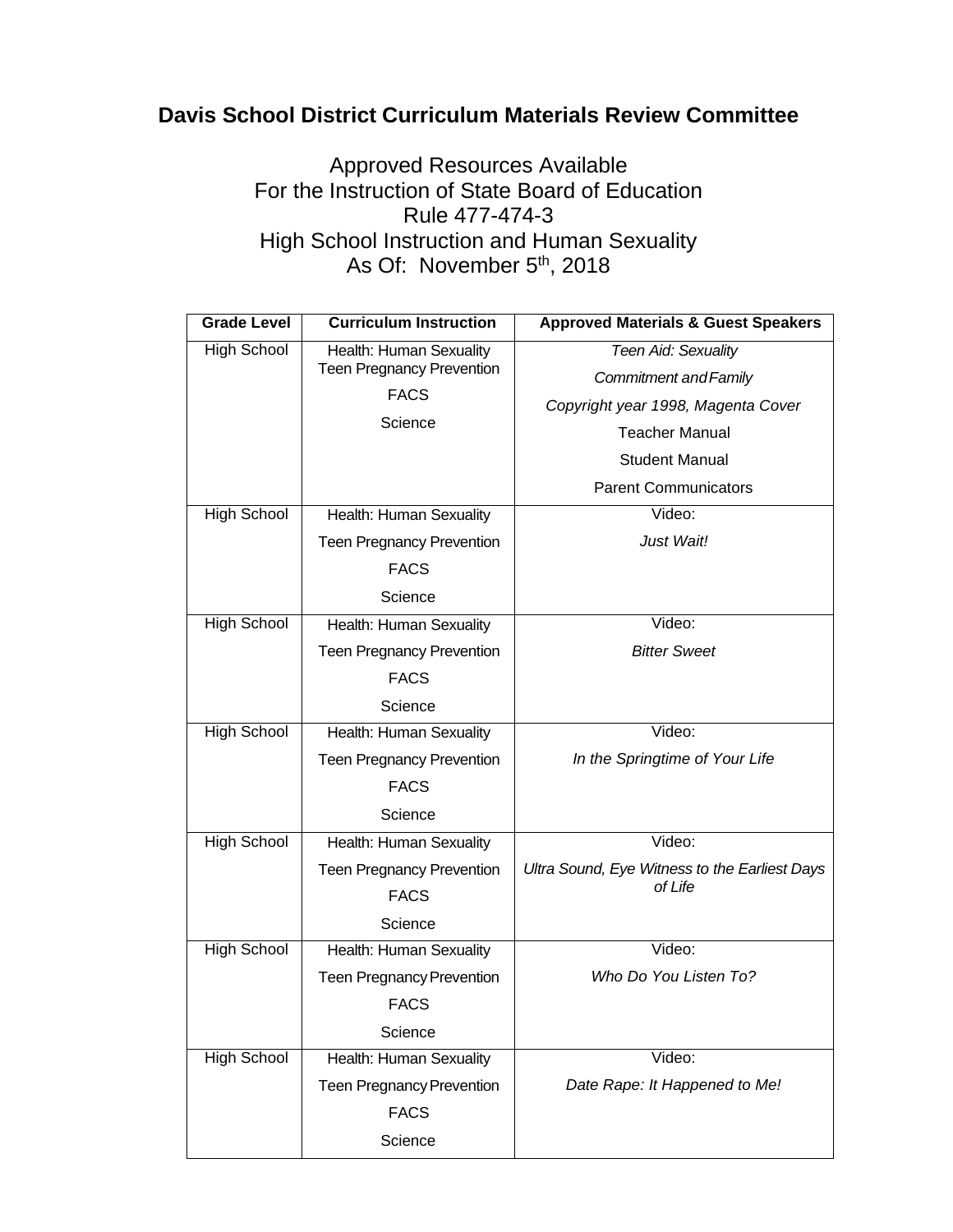| <b>Grade Level</b> | <b>Curriculum Instruction</b>                               | <b>Approved Materials &amp; Guest Speakers</b> |
|--------------------|-------------------------------------------------------------|------------------------------------------------|
| <b>High School</b> | Health: Human Sexuality                                     | Video:                                         |
|                    | <b>Teen Pregnancy Prevention</b>                            | Dating Violence, the Hidden Secret             |
|                    | <b>FACS</b>                                                 |                                                |
|                    | Science                                                     | Video:                                         |
| <b>High School</b> | Health: Human Sexuality<br><b>Teen Pregnancy Prevention</b> | <b>The Parent License</b>                      |
|                    | <b>FACS</b>                                                 |                                                |
|                    | Science                                                     |                                                |
| <b>High School</b> | Health: Human Sexuality                                     | Video:                                         |
|                    | <b>Teen Pregnancy Prevention</b><br><b>FACS</b>             | It Wasn't Just Me                              |
|                    | Science                                                     |                                                |
| <b>High School</b> | Health: Human Sexuality                                     | Video:                                         |
|                    | <b>Teen Pregnancy Prevention</b>                            | Why Wait?                                      |
|                    | <b>FACS</b>                                                 |                                                |
|                    | Science                                                     |                                                |
| <b>High School</b> | Health: Human Sexuality                                     | Video:                                         |
|                    | <b>Teen Pregnancy Prevention</b>                            | Miracle of Birth                               |
|                    | <b>FACS</b>                                                 | Journey to Birth                               |
|                    | Science                                                     |                                                |
| <b>High School</b> | Health: Human Sexuality                                     | Video:                                         |
|                    | <b>Teen Pregnancy Prevention</b>                            | Crossing the Line!                             |
|                    | <b>FACS</b>                                                 |                                                |
|                    | Science                                                     |                                                |
| <b>High School</b> | Health: Human Sexuality                                     | Video:                                         |
|                    | <b>Teen Pregnancy Prevention</b>                            | He's So Fine                                   |
|                    | <b>FACS</b>                                                 |                                                |
|                    | Science                                                     |                                                |
| <b>High School</b> | Health: Human Sexuality                                     | Video:                                         |
|                    | <b>Teen Pregnancy Prevention</b>                            | <b>Second Thoughts</b>                         |
|                    | <b>FACS</b>                                                 |                                                |
|                    | Science                                                     |                                                |
| <b>High School</b> | Health: Human Sexuality                                     | Video:                                         |
|                    | <b>Teen Pregnancy Prevention</b>                            | Jamie's Secret                                 |
|                    | <b>FACS</b>                                                 |                                                |
|                    | Science                                                     |                                                |
|                    |                                                             |                                                |
|                    |                                                             |                                                |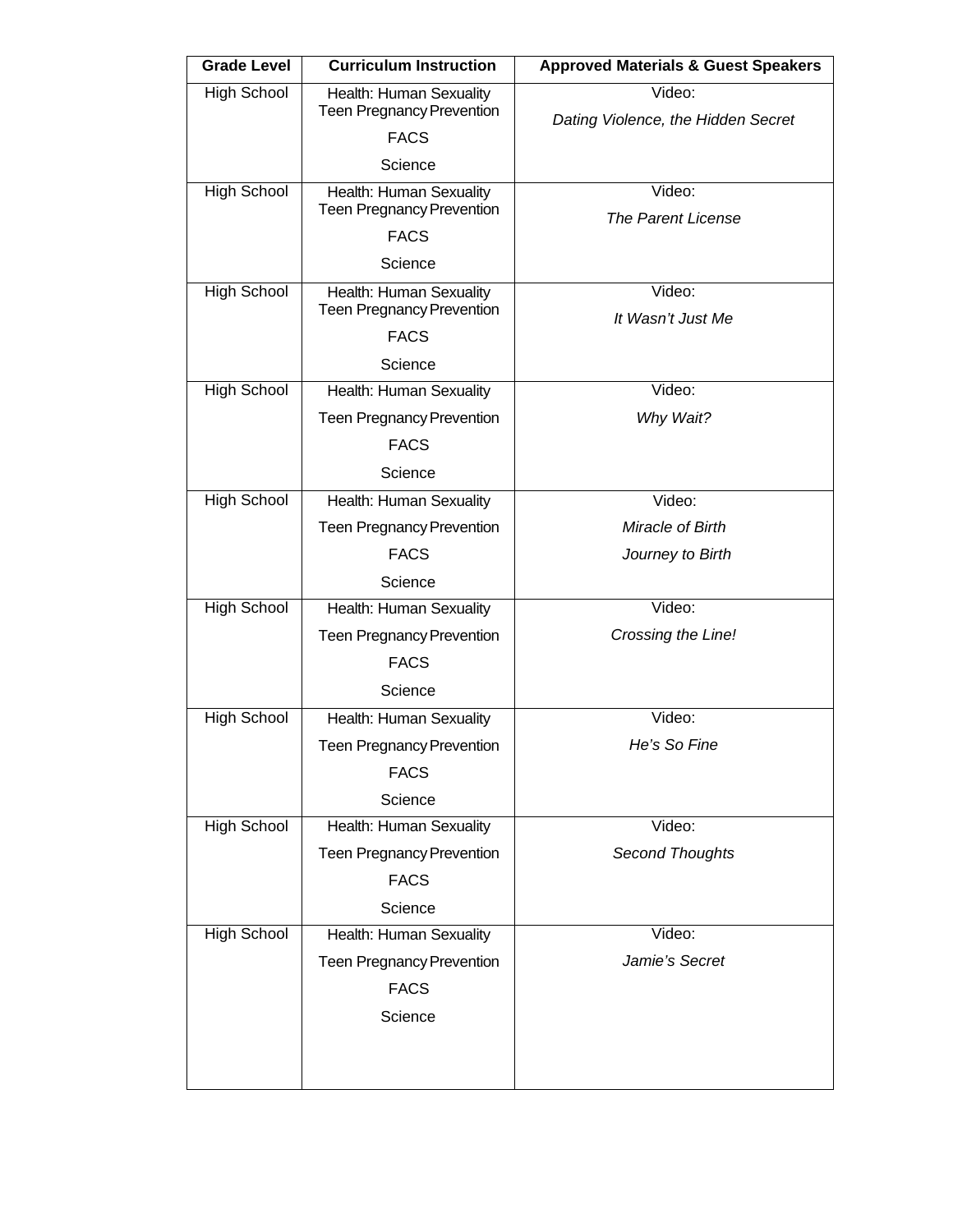| <b>Grade Level</b> | <b>Curriculum Instruction</b>    | <b>Approved Materials &amp; Guest Speakers</b> |
|--------------------|----------------------------------|------------------------------------------------|
| <b>High School</b> | Health: Human Sexuality          | Video:                                         |
|                    | <b>Teen Pregnancy Prevention</b> | Know How: How to Say No!                       |
|                    | <b>FACS</b>                      |                                                |
|                    | Science                          |                                                |
| <b>High School</b> | Health: Human Sexuality          | Video:                                         |
|                    | <b>Teen Pregnancy Prevention</b> | No Second Chance!                              |
|                    | <b>FACS</b>                      |                                                |
|                    | Science                          |                                                |
| <b>High School</b> | Health: Human Sexuality          | Video:                                         |
|                    | <b>Teen Pregnancy Prevention</b> | Time To Wait!                                  |
|                    | <b>FACS</b>                      |                                                |
|                    | Science                          |                                                |
| <b>High School</b> | Health: Human Sexuality          | Video:                                         |
|                    | <b>Teen Pregnancy Prevention</b> | Michael: The Story of the Shaken Baby          |
|                    | <b>FACS</b>                      |                                                |
|                    | Science                          |                                                |
| <b>High School</b> | Health: Human Sexuality          | Video:                                         |
|                    | <b>Teen Pregnancy Prevention</b> | Escape the Abuse!                              |
|                    | <b>FACS</b>                      |                                                |
|                    | Science                          |                                                |
| <b>High School</b> | Health: Human Sexuality          | Video:                                         |
|                    | <b>Teen Pregnancy Prevention</b> | Abstinence: It's The Right Choice              |
|                    | <b>FACS</b>                      |                                                |
|                    | Science                          |                                                |
| High School        | Health: Human Sexuality          | Video:                                         |
|                    | <b>Teen Pregnancy Prevention</b> | Life's Lessons                                 |
|                    | <b>FACS</b>                      |                                                |
|                    | Science                          | Workbook & Binder                              |
| <b>High School</b> | Health: Human Sexuality          | Video:                                         |
|                    | <b>Teen Pregnancy Prevention</b> | Boys Will Be Boys                              |
|                    | <b>FACS</b>                      |                                                |
|                    | Science                          |                                                |
|                    |                                  |                                                |
| <b>High School</b> | Health: Human Sexuality          | Supplemental Material:                         |
|                    | <b>Teen Pregnancy Prevention</b> | Aids is No Game                                |
|                    | <b>FACS</b>                      | Black box - Classroom                          |
|                    | Science                          | Game: Second Edition                           |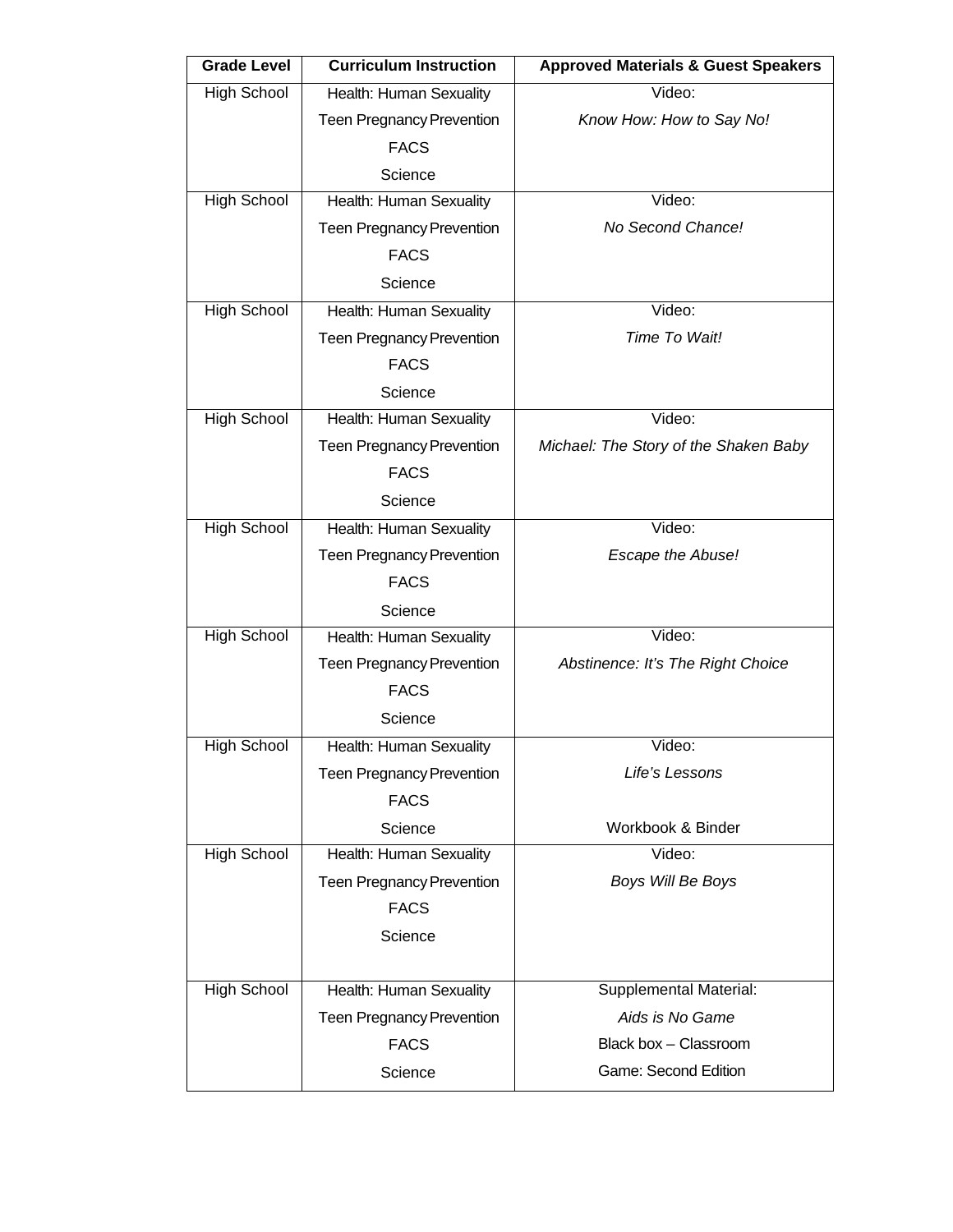| <b>Grade Level</b> | <b>Curriculum Instruction</b>    | <b>Approved Materials &amp; Guest Speakers</b> |
|--------------------|----------------------------------|------------------------------------------------|
| <b>High School</b> | Health: Human Sexuality          | Supplemental Material:                         |
|                    | <b>Teen Pregnancy Prevention</b> | <b>STD's Overheads</b>                         |
|                    | <b>FACS</b>                      |                                                |
|                    | Science                          |                                                |
| <b>High School</b> | Health: Human Sexuality          | Supplemental Material:                         |
|                    | <b>Teen Pregnancy Prevention</b> | Life Begins - CD Rom                           |
|                    | <b>FACS</b>                      |                                                |
|                    | Science                          |                                                |
| <b>High School</b> | Health: Human Sexuality          | Supplemental Material:                         |
|                    | <b>Teen Pregnancy Prevention</b> | <b>Fetal Development Model</b>                 |
|                    | <b>FACS</b>                      | Small black briefcase-Uterus and stages of     |
|                    | Science                          | fetal development                              |
| <b>High School</b> | Health: Human Sexuality          | Supplemental Material:                         |
|                    | <b>Teen Pregnancy Prevention</b> | Human Torso                                    |
|                    | <b>FACS</b>                      | From: Nystrom Company with Reproductive        |
|                    | Science                          | parts in black case                            |
| <b>High School</b> | Health: Human Sexuality          | <b>Supplemental Material:</b>                  |
|                    | <b>Teen Pregnancy Prevention</b> | Helping Your Child Succeed in School           |
|                    | <b>FACS</b>                      | Set of audio tapes and Work Book               |
|                    | Science                          |                                                |
| <b>High School</b> | Health: Human Sexuality          | <b>Supplemental Material:</b>                  |
|                    | <b>Teen Pregnancy Prevention</b> | Sexual Harassment - Overheads                  |
|                    | <b>FACS</b>                      |                                                |
|                    | Science                          |                                                |
| High School        | Health: Human Sexuality          | <b>Guest Speaker:</b>                          |
|                    | <b>Teen Pregnancy Prevention</b> | <b>Wendy Pinkom</b>                            |
|                    | <b>FACS</b>                      | Your Community Connection                      |
|                    | Science                          | Phone: (801) 394-9450                          |
|                    |                                  | Presentations Approved:                        |
|                    |                                  | <b>Sexual Harassment</b>                       |
|                    |                                  | Videos:                                        |
|                    |                                  | <b>Toxic Relationships</b>                     |
|                    |                                  | He's so Fine                                   |
|                    |                                  | Crossing the Line                              |
|                    |                                  | What is Sexual Harassment?                     |
|                    |                                  | Date Rape                                      |
|                    |                                  | Videos:                                        |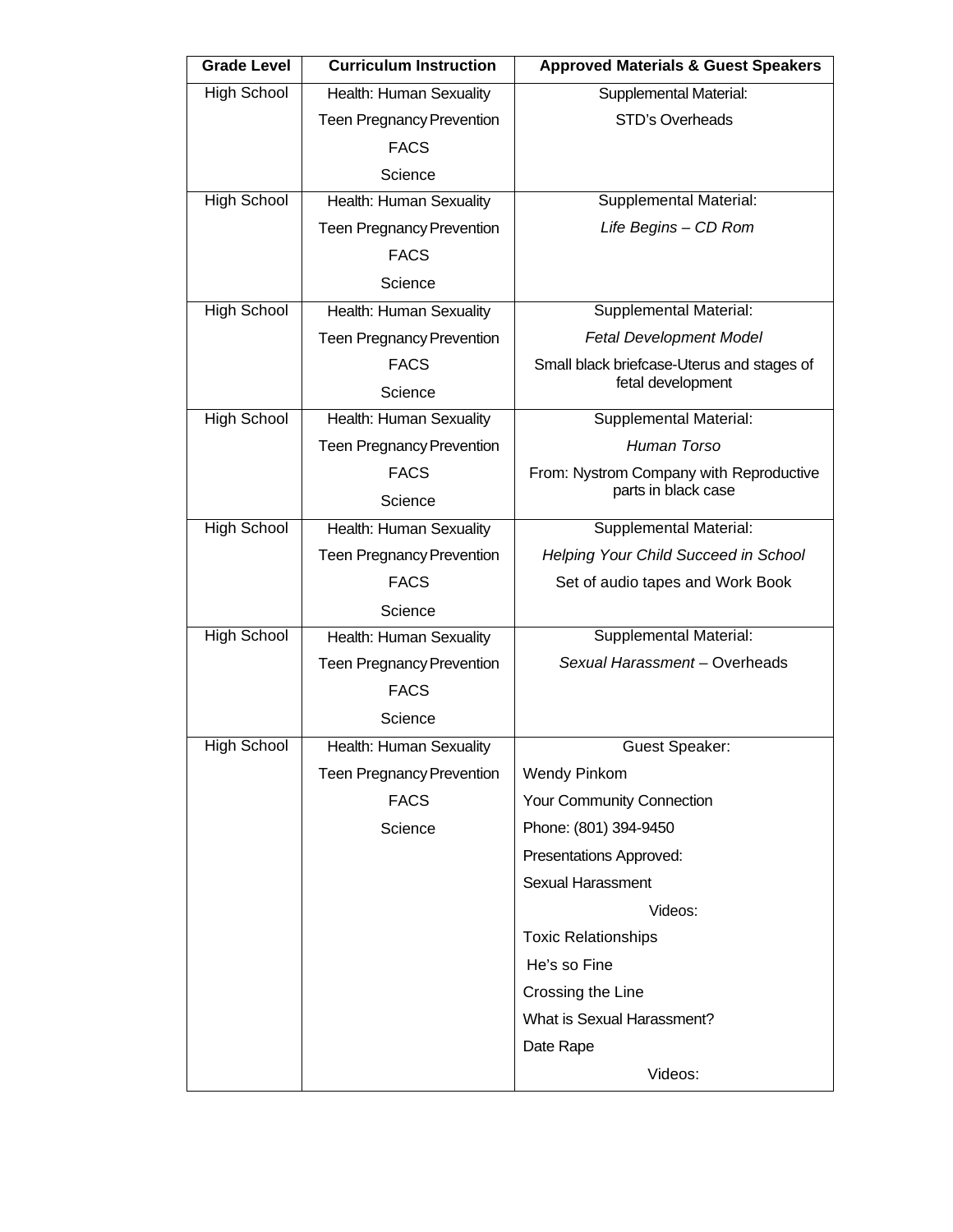|                    |                                                         | Date Rape                                                   |
|--------------------|---------------------------------------------------------|-------------------------------------------------------------|
|                    |                                                         | Date Rape, It Happened to Me                                |
|                    |                                                         | Dating Violence/The Hidden Secret                           |
| <b>High School</b> | Health: Human Sexuality                                 | <b>Guest Speaker:</b>                                       |
|                    | <b>Teen Pregnancy Prevention</b>                        | <b>Cheryl Saiterwaite</b>                                   |
|                    | <b>FACS</b>                                             | Presentation Approved:                                      |
|                    |                                                         | <b>Pregnancy and Childbirth</b>                             |
|                    |                                                         | No videos have been approved for this<br>speaker            |
| <b>High School</b> | Health: Human Sexuality                                 | <b>Guest Speaker:</b>                                       |
|                    | <b>Teen Pregnancy Prevention</b>                        | Cheryl Wood                                                 |
|                    | <b>FACS</b>                                             | Phone:                                                      |
|                    |                                                         | <b>Pregnancy and Childbirth</b>                             |
|                    |                                                         | No Videos have been approved for this<br>speaker.           |
| <b>High School</b> | <b>Health Human Sexuality</b>                           | <b>Guest Speaker:</b>                                       |
|                    | <b>Teen Pregnancy Prevention</b>                        | John Hill                                                   |
|                    | <b>FACS</b>                                             | <b>LDS Social Services</b>                                  |
|                    |                                                         | Phone: (801) 451-0475                                       |
|                    |                                                         | <b>Adoption is an Option</b>                                |
| <b>High School</b> | <b>Health Human Sexuality</b>                           | Guest Speaker:                                              |
|                    | Teen Aid Pregnancy                                      | Lee Evelyn Lesneski                                         |
|                    | Prevention                                              | Davis Behavioral Health                                     |
|                    | <b>FACS</b>                                             | Phone: (801) 444-1082                                       |
|                    |                                                         | Addiction                                                   |
|                    |                                                         | Pathophysiology A Silent Cry:                               |
| High School        | <b>Health Human Sexuality</b>                           | <b>Guest Speaker:</b>                                       |
|                    | Teen Aid Pregnancy                                      | <b>Molly Chynoweth</b>                                      |
|                    | Prevention                                              | Safe Harbor                                                 |
|                    | <b>FACS</b>                                             | Phone: (801) 444-3191                                       |
| High School        | Family & Consumer Science                               | Life Begins CD-ROM                                          |
|                    | Healthy Lifestyles and Fitness<br>Biology-Human Biology | Publisher: Quality Multimedia ISBN:<br>0697277701           |
|                    |                                                         | Contact person: Gordon Harkness<br>(President) 801-374-3107 |
| High School        | Family & Consumer                                       | Teen Aid Inc. Building Character and                        |
|                    | Science                                                 | <b>Families</b>                                             |
|                    | Healthy Lifestyles and Fitness                          | Abstinence education                                        |
|                    | Biology-Human Biology                                   | www.teen-aid.org                                            |